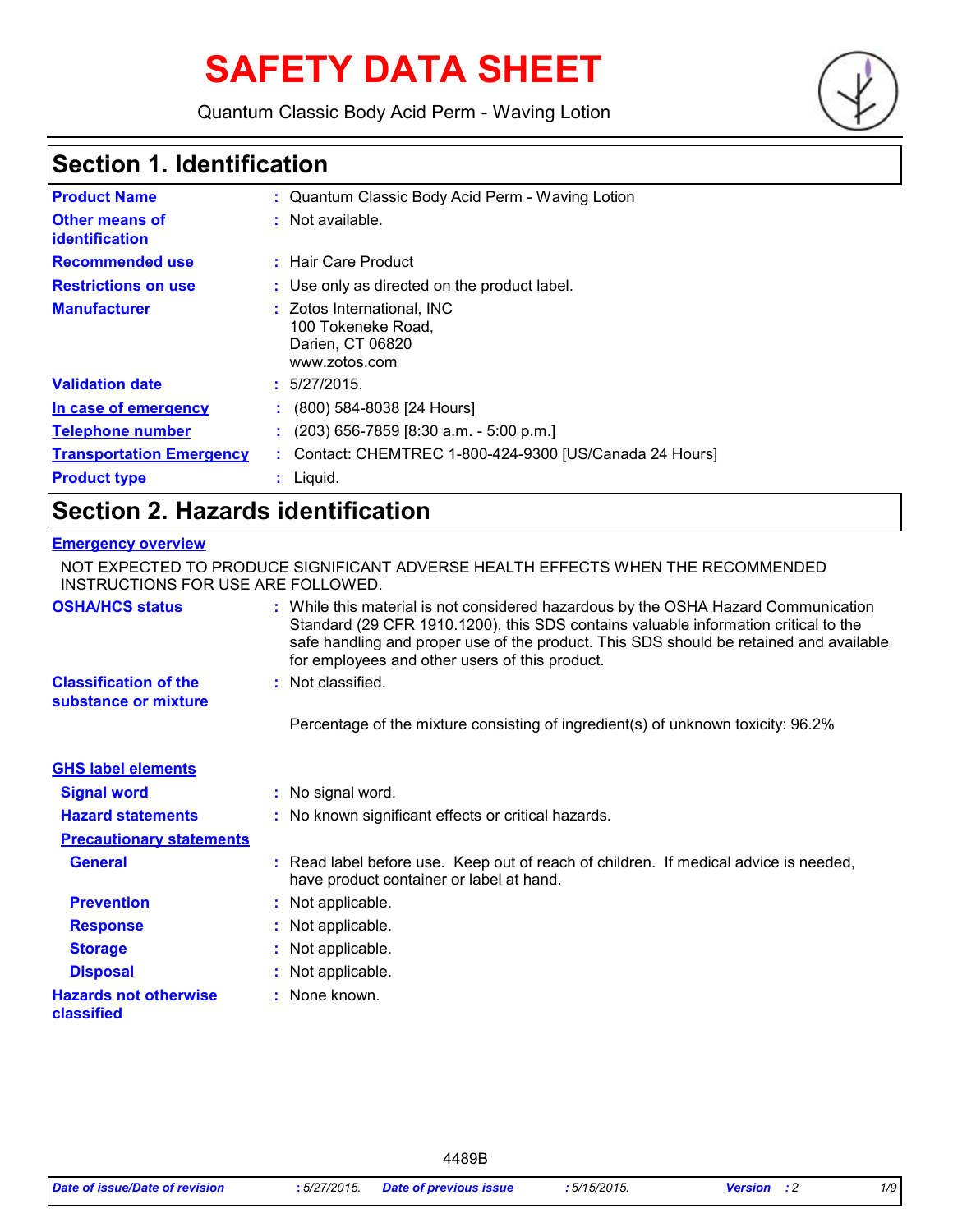### **Section 3. Composition/information on ingredients**

**Substance/mixture :**

: Mixture

#### **United States**

Any concentration shown as a range is to protect confidentiality or is due to batch variation.

**There are no ingredients present which, within the current knowledge of the supplier and in the concentrations applicable, are classified as hazardous to health or the environment and hence require reporting in this section. Occupational exposure limits, if available, are listed in Section 8.**

### **Section 4. First aid measures**

### **Description of necessary first aid measures Eye contact** The Muslim equation of the Hunning water for at least 15 minutes, keeping eyelids open.

|                                   | Get medical attention if you feel unwell.                                                                                                                                |
|-----------------------------------|--------------------------------------------------------------------------------------------------------------------------------------------------------------------------|
| <b>Inhalation</b>                 | : Remove victim to fresh air and keep at rest in a position comfortable for breathing. Get<br>medical attention if you feel unwell.                                      |
| <b>Skin contact</b>               | : Wash contaminated skin with soap and water.                                                                                                                            |
| <b>Ingestion</b>                  | : Get medical attention immediately.                                                                                                                                     |
|                                   | Indication of immediate medical attention and special treatment needed, if necessary                                                                                     |
| <b>Notes to physician</b>         | : In case of inhalation of decomposition products in a fire, symptoms may be delayed.<br>The exposed person may need to be kept under medical surveillance for 48 hours. |
| <b>Specific treatments</b>        | : No specific treatment.                                                                                                                                                 |
| <b>Protection of first-aiders</b> | : Use suitable protective equipment (section 8). Avoid exposure.                                                                                                         |

#### **See toxicological information (Section 11)**

### **Section 5. Fire-fighting measures**

| <b>Extinguishing media</b>                               |                                                                                                                                                                                                     |
|----------------------------------------------------------|-----------------------------------------------------------------------------------------------------------------------------------------------------------------------------------------------------|
| <b>Suitable extinguishing</b><br>media                   | : Use an extinguishing agent suitable for the surrounding fire.                                                                                                                                     |
| <b>Unsuitable extinguishing</b><br>media                 | : None known.                                                                                                                                                                                       |
| <b>Specific hazards arising</b><br>from the chemical     | : In a fire or if heated, a pressure increase will occur and the container may burst.                                                                                                               |
| <b>Hazardous thermal</b><br>decomposition products       | Decomposition products may include the following materials:<br>carbon dioxide<br>carbon monoxide<br>nitrogen oxides<br>sulfur oxides<br>metal oxide/oxides                                          |
| <b>Special protective actions</b><br>for fire-fighters   | : Promptly isolate the scene by removing all persons from the vicinity of the incident if<br>there is a fire. No action shall be taken involving any personal risk or without suitable<br>training. |
| <b>Special protective</b><br>equipment for fire-fighters | Fire-fighters should wear appropriate protective equipment and self-contained breathing<br>apparatus (SCBA) with a full face-piece operated in positive pressure mode.                              |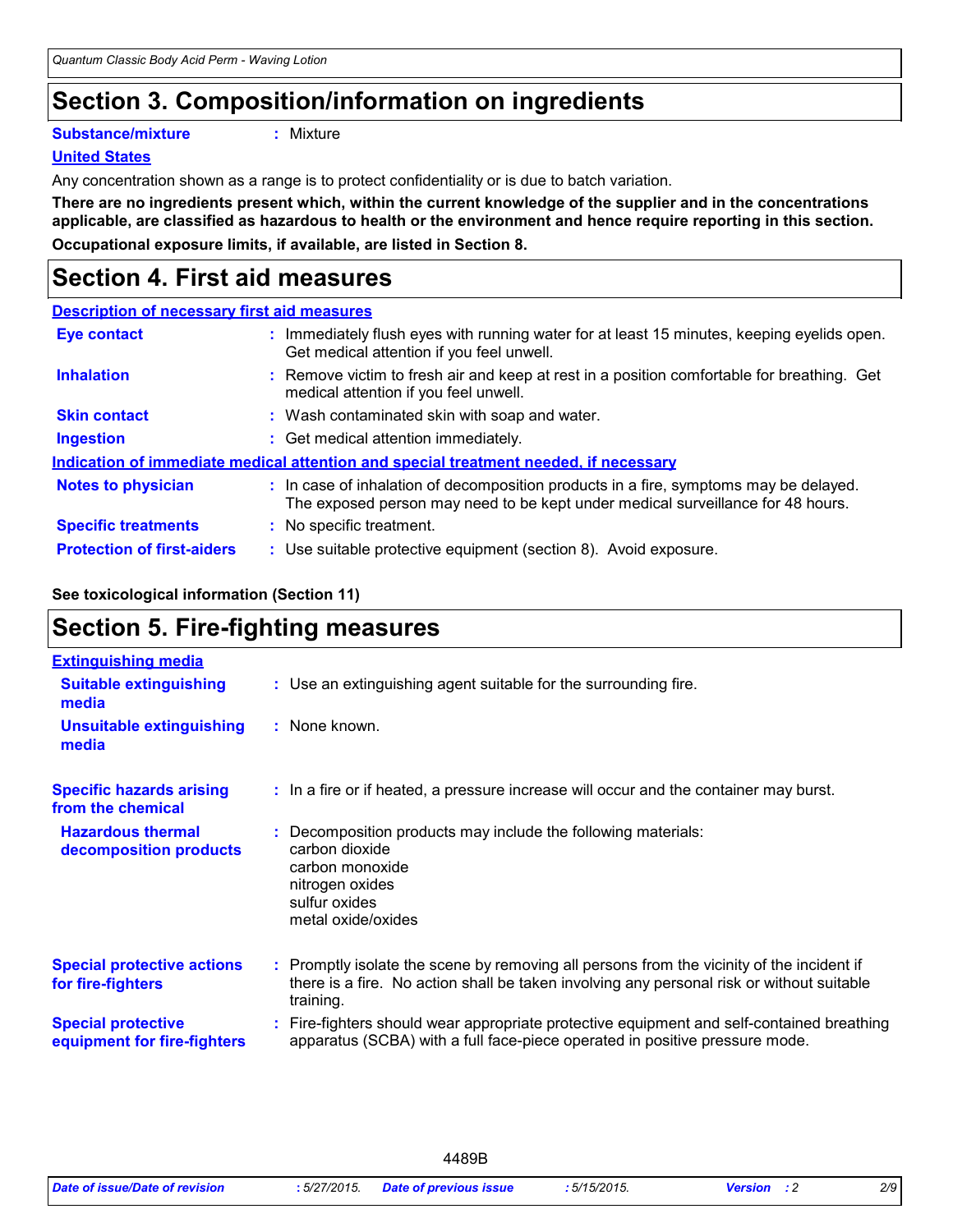### **Section 6. Accidental release measures**

|                                                              | <b>Personal precautions, protective equipment and emergency procedures</b>                                                                                                                                                                                                                                                                    |
|--------------------------------------------------------------|-----------------------------------------------------------------------------------------------------------------------------------------------------------------------------------------------------------------------------------------------------------------------------------------------------------------------------------------------|
| For non-emergency<br>personnel                               | : No action shall be taken involving any personal risk or without suitable training.<br>Evacuate surrounding areas. Keep unnecessary and unprotected personnel from<br>entering. Do not touch or walk through spilled material. Put on appropriate personal<br>protective equipment.                                                          |
|                                                              | For emergency responders : If specialised clothing is required to deal with the spillage, take note of any information<br>in Section 8 on suitable and unsuitable materials. See also the information in "For non-<br>emergency personnel".                                                                                                   |
| <b>Environmental precautions</b>                             | : Avoid dispersal of spilled material and runoff and contact with soil, waterways, drains<br>and sewers. Inform the relevant authorities if the product has caused environmental<br>pollution (sewers, waterways, soil or air).                                                                                                               |
| <b>Methods and materials for containment and cleaning up</b> |                                                                                                                                                                                                                                                                                                                                               |
| <b>Small spill</b>                                           | : Stop leak if without risk. Dilute with water and mop up if water-soluble.                                                                                                                                                                                                                                                                   |
| Large spill                                                  | : Stop leak if without risk. Contain and collect spillage with non-combustible, absorbent<br>material e.g. sand, earth, vermiculite or diatomaceous earth and place in container for<br>disposal according to local regulations (see Section 13). Note: see Section 1 for<br>emergency contact information and Section 13 for waste disposal. |

## **Section 7. Handling and storage**

#### **Precautions for safe handling**

| <b>Protective measures</b>                                                       | : Put on appropriate personal protective equipment (see Section 8).                                                                                                                                                                                                                |
|----------------------------------------------------------------------------------|------------------------------------------------------------------------------------------------------------------------------------------------------------------------------------------------------------------------------------------------------------------------------------|
| <b>Advice on general</b><br>occupational hygiene                                 | : Eating, drinking and smoking should be prohibited in areas where this material is<br>handled, stored and processed. Remove contaminated clothing and protective<br>equipment before entering eating areas. See also Section 8 for additional information<br>on hygiene measures. |
| <b>Conditions for safe storage,</b><br>including any<br><b>incompatibilities</b> | Store in accordance with local regulations. Store in original container protected from<br>direct sunlight in a dry, cool and well-ventilated area, away from incompatible materials<br>(see Section 10) and food and drink.                                                        |

### **Section 8. Exposure controls/personal protection**

#### **United States**

#### **Control parameters**

#### **Occupational exposure limits**

None.

| <b>Appropriate engineering</b><br><b>controls</b> | : Good general ventilation should be sufficient to control worker exposure to airborne<br>contaminants.                                                                                                                                                                                                                         |
|---------------------------------------------------|---------------------------------------------------------------------------------------------------------------------------------------------------------------------------------------------------------------------------------------------------------------------------------------------------------------------------------|
| <b>Environmental exposure</b><br>controls         | : Emissions from ventilation or work process equipment should be checked to ensure<br>they comply with the requirements of environmental protection legislation. In some<br>cases, fume scrubbers, filters or engineering modifications to the process equipment<br>will be necessary to reduce emissions to acceptable levels. |
| <b>Individual protection measures</b>             |                                                                                                                                                                                                                                                                                                                                 |
| <b>Hygiene measures</b>                           |                                                                                                                                                                                                                                                                                                                                 |
| <b>Hygiene measures</b>                           | : When using do not eat, drink or smoke.                                                                                                                                                                                                                                                                                        |
| <b>Eye/face protection</b>                        | : Safety glasses.                                                                                                                                                                                                                                                                                                               |
| <b>Skin protection</b>                            |                                                                                                                                                                                                                                                                                                                                 |

|  |  | Date of issue/Date of revision |
|--|--|--------------------------------|
|  |  |                                |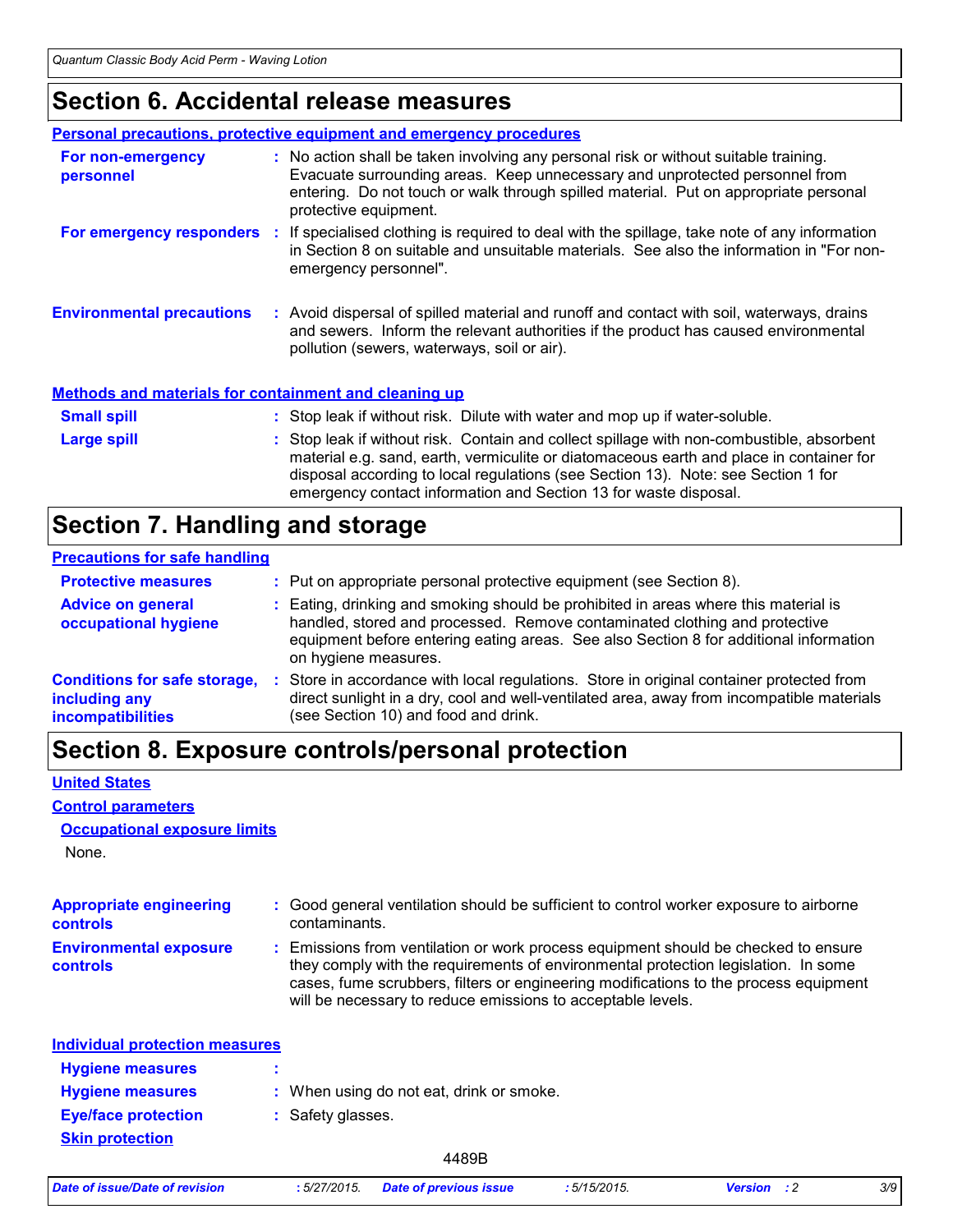### **Section 8. Exposure controls/personal protection**

| <b>Hand protection</b>        | : Wear suitable gloves.                                                                                                                                                                                                                                                                                                    |
|-------------------------------|----------------------------------------------------------------------------------------------------------------------------------------------------------------------------------------------------------------------------------------------------------------------------------------------------------------------------|
| <b>Body protection</b>        | : Wear suitable protective clothing.                                                                                                                                                                                                                                                                                       |
| <b>Other skin protection</b>  | : Appropriate footwear and any additional skin protection measures should be selected<br>based on the task being performed and the risks involved and should be approved by a<br>specialist before handling this product.                                                                                                  |
| <b>Other skin protection</b>  | : Appropriate footwear and any additional skin protection measures should be selected<br>based on the task being performed and the risks involved and should be approved by a<br>specialist before handling this product.                                                                                                  |
| <b>Respiratory protection</b> | : Use a properly fitted, air-purifying or air-fed respirator complying with an approved<br>standard if a risk assessment indicates this is necessary. Respirator selection must be<br>based on known or anticipated exposure levels, the hazards of the product and the safe<br>working limits of the selected respirator. |

**Consult local authorities for acceptable exposure limits.**

### **Section 9. Physical and chemical properties**

| <b>Appearance</b>       |                                        |
|-------------------------|----------------------------------------|
| <b>Physical state</b>   | : Liquid. [Viscous liquid.]            |
| <b>Color</b>            | : Off-white.                           |
| Odor                    | : Characteristic.Fragrant.             |
| рH                      | $\div$ 9.6 to 10.2                     |
| <b>Boiling point</b>    | : $>100^{\circ}$ C ( $>212^{\circ}$ F) |
| <b>Flash point</b>      | : Closed cup: Not applicable.          |
| <b>Relative density</b> | $: 1.01$ to 1.1                        |

### **Section 10. Stability and reactivity**

| <b>Reactivity</b>                            | : No specific test data related to reactivity available for this product or its ingredients.              |
|----------------------------------------------|-----------------------------------------------------------------------------------------------------------|
| <b>Chemical stability</b>                    | : The product is stable.                                                                                  |
| <b>Possibility of hazardous</b><br>reactions | : Under normal conditions of storage and use, hazardous reactions will not occur.                         |
| <b>Conditions to avoid</b>                   | : No specific data.                                                                                       |
| <b>Incompatible materials</b>                | : No specific data.                                                                                       |
| <b>Hazardous decomposition</b><br>products   | : Under normal conditions of storage and use, hazardous decomposition products should<br>not be produced. |

### **Section 11. Toxicological information**

#### **Information on toxicological effects United States**

#### **Acute toxicity**

Not available.

#### **Irritation/Corrosion**

Not available.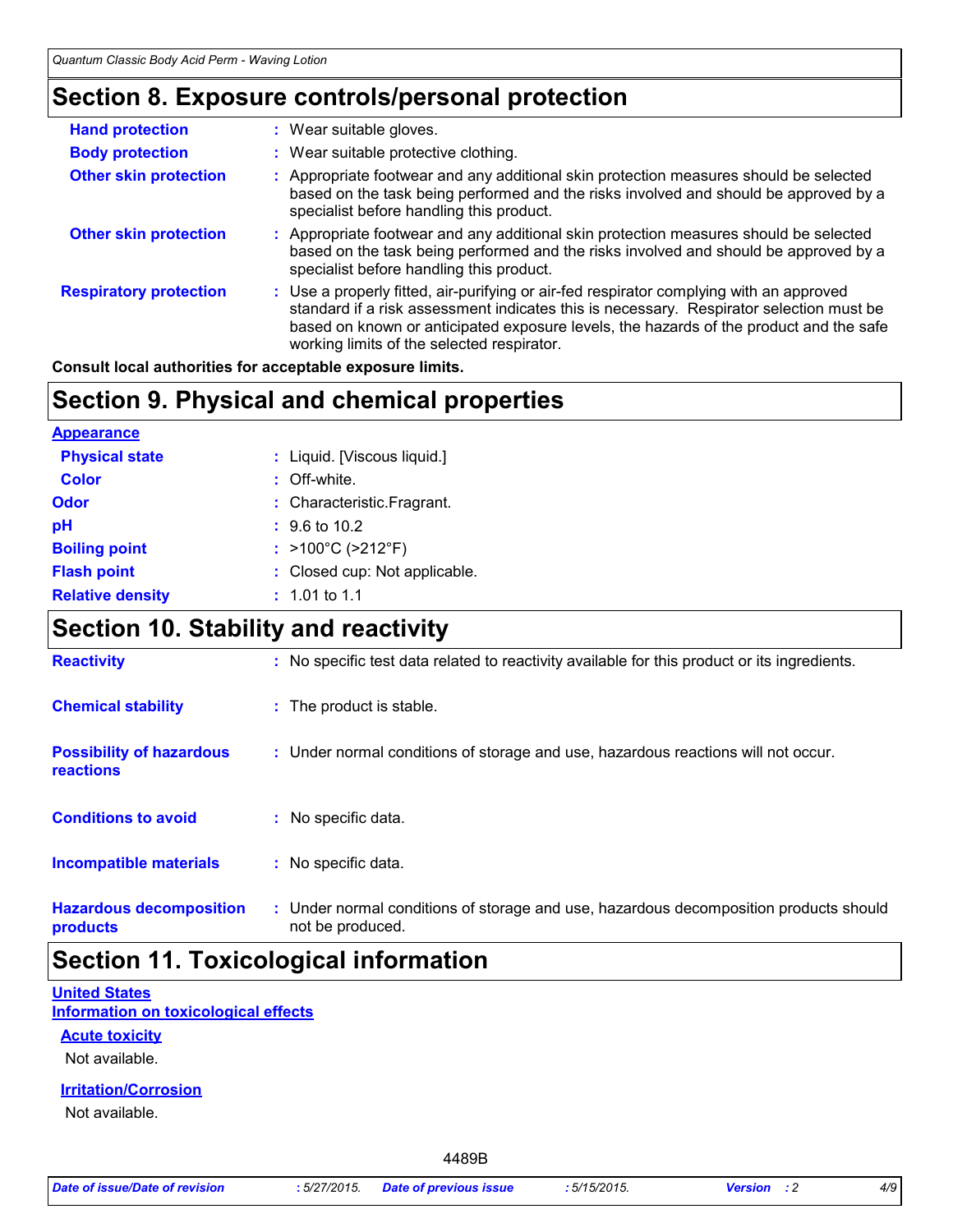### **Section 11. Toxicological information**

#### **Sensitization**

Not available.

#### **Mutagenicity**

Not available.

#### **Carcinogenicity**

Not available.

#### **Reproductive toxicity**

Not available.

#### **Teratogenicity**

Not available.

#### **Specific target organ toxicity (single exposure)**

Not available.

#### **Specific target organ toxicity (repeated exposure)**

Not available.

#### **Aspiration hazard**

Not available.

#### **Information on the likely :** Not available.

#### **routes of exposure**

#### **Potential acute health effects**

| Eye contact                                  | : No known significant effects or critical hazards.                                                                 |
|----------------------------------------------|---------------------------------------------------------------------------------------------------------------------|
| <b>Inhalation</b>                            | Exposure to decomposition products may cause a health hazard. Serious effects may<br>be delayed following exposure. |
| <b>Skin contact</b>                          | : No known significant effects or critical hazards.                                                                 |
| <b>Ingestion</b>                             | : No known significant effects or critical hazards.                                                                 |
|                                              | <b>Symptoms related to the physical, chemical and toxicological characteristics</b>                                 |
| <b>Eye contact</b>                           | : No specific data.                                                                                                 |
| <b>Inhalation</b>                            | : No specific data.                                                                                                 |
| <b>Skin contact</b>                          | : No specific data.                                                                                                 |
| <b>Ingestion</b>                             | : No specific data.                                                                                                 |
|                                              | Delayed and immediate effects and also chronic effects from short and long term exposure                            |
| <b>Short term exposure</b>                   |                                                                                                                     |
| <b>Potential immediate</b><br>effects        | : Not available.                                                                                                    |
| <b>Potential delayed effects</b>             | : Not available.                                                                                                    |
| <b>Long term exposure</b>                    |                                                                                                                     |
| <b>Potential immediate</b><br><b>effects</b> | : Not available.                                                                                                    |
| <b>Potential delayed effects</b>             | : Not available.                                                                                                    |
| <b>Potential chronic health effects</b>      |                                                                                                                     |
| Not available.                               |                                                                                                                     |
| <b>General</b>                               | : No known significant effects or critical hazards.                                                                 |
| <b>Carcinogenicity</b>                       | : No known significant effects or critical hazards.                                                                 |
|                                              | $\lambda$                                                                                                           |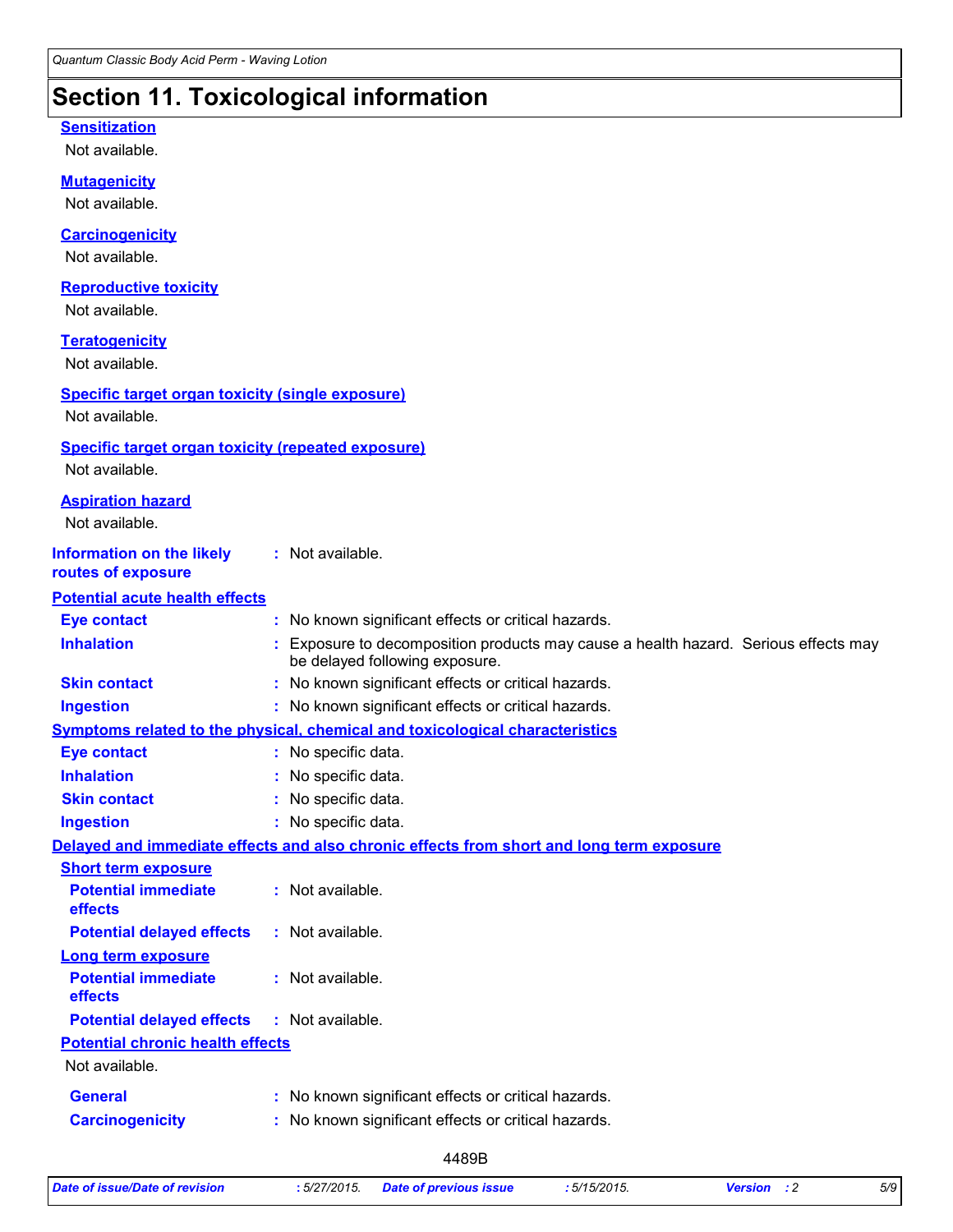### **Section 11. Toxicological information**

- **Mutagenicity :** No known significant effects or critical hazards.
- **Teratogenicity :** No known significant effects or critical hazards.
- 
- **Developmental effects :** No known significant effects or critical hazards.
- 
- **Fertility effects :** No known significant effects or critical hazards.

#### **Numerical measures of toxicity Acute toxicity estimates**

| <b>Route</b> | <b>ATE value</b> |
|--------------|------------------|
| Oral         | 9980.3 mg/kg     |

### **Section 12. Ecological information**

| <b>United States</b>                                    |                                                     |
|---------------------------------------------------------|-----------------------------------------------------|
| <b>Toxicity</b>                                         |                                                     |
| Not available.                                          |                                                     |
| <b>Persistence and degradability</b>                    |                                                     |
| Not available.                                          |                                                     |
| <b>Bioaccumulative potential</b>                        |                                                     |
| Not available.                                          |                                                     |
| <b>Mobility in soil</b>                                 |                                                     |
| <b>Soil/water partition</b><br><b>coefficient (Koc)</b> | $:$ Not available.                                  |
| <b>Other adverse effects</b>                            | : No known significant effects or critical hazards. |
|                                                         |                                                     |

### **Section 13. Disposal considerations**

#### **Disposal methods :**

#### Disposal of this product, solutions and any by-products should at all times comply with the requirements of environmental protection and waste disposal legislation and any regional local authority requirements.

### **Section 14. Transport information**

| <b>Regulatory</b><br>information       | <b>UN number</b>         | <b>Proper shipping name</b> | <b>Classes</b> |                              | PG* Label | <b>Additional</b><br>information |
|----------------------------------------|--------------------------|-----------------------------|----------------|------------------------------|-----------|----------------------------------|
| <b>DOT Classification</b>              | <b>Not</b><br>regulated. |                             |                | $\overline{\phantom{0}}$     |           |                                  |
| <b>TDG Classification</b>              | <b>Not</b><br>regulated. |                             |                | $\overline{\phantom{0}}$     |           |                                  |
| <b>Mexico</b><br><b>Classification</b> | Not<br>regulated.        |                             |                | $\qquad \qquad \blacksquare$ |           |                                  |
| <b>ADR/RID Class</b>                   | <b>Not</b><br>regulated. |                             |                | $\overline{\phantom{0}}$     |           |                                  |
| <b>IMDG Class</b>                      | <b>Not</b><br>regulated. |                             |                | $\overline{\phantom{0}}$     |           |                                  |
| <b>IATA-DGR Class</b>                  | <b>Not</b><br>regulated. |                             |                | -                            |           |                                  |

PG\* : Packing group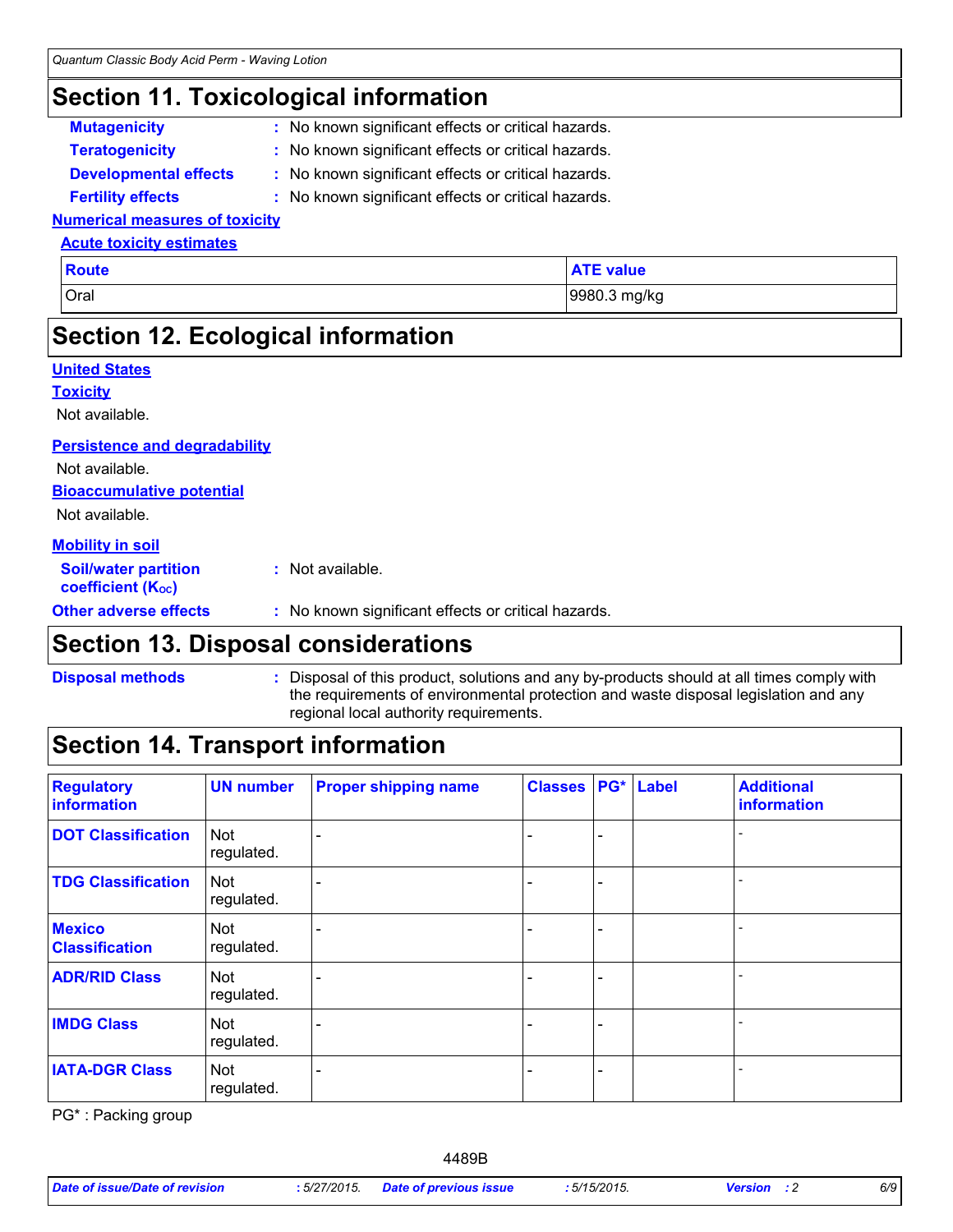### **Section 15. Regulatory information**

| <b>U.S. Federal regulations</b>                                             | : TSCA $8(a)$ PAIR: 2-benzylideneheptanal; 2-(4-tert-butylbenzyl)propionaldehyde; $\alpha$ -<br>hexylcinnamaldehyde                                                                                                               |
|-----------------------------------------------------------------------------|-----------------------------------------------------------------------------------------------------------------------------------------------------------------------------------------------------------------------------------|
|                                                                             | TSCA 8(a) CDR Exempt/Partial exemption: Not determined                                                                                                                                                                            |
|                                                                             | United States inventory (TSCA 8b): Not determined.                                                                                                                                                                                |
|                                                                             | Clean Water Act (CWA) 311: ammonia, anhydrous                                                                                                                                                                                     |
|                                                                             |                                                                                                                                                                                                                                   |
|                                                                             | Clean Air Act (CAA) 112 regulated toxic substances: ammonia, anhydrous                                                                                                                                                            |
| <b>Clean Air Act Section 112</b>                                            | : Not listed                                                                                                                                                                                                                      |
| (b) Hazardous Air<br><b>Pollutants (HAPs)</b>                               |                                                                                                                                                                                                                                   |
| <b>Clean Air Act Section 602</b><br><b>Class I Substances</b>               | : Not listed                                                                                                                                                                                                                      |
| <b>Clean Air Act Section 602</b><br><b>Class II Substances</b>              | : Not listed                                                                                                                                                                                                                      |
| <b>DEA List I Chemicals</b><br>(Precursor Chemicals)                        | : Not listed                                                                                                                                                                                                                      |
| <b>DEA List II Chemicals</b><br><b>(Essential Chemicals)</b>                | : Not listed                                                                                                                                                                                                                      |
| <b>SARA 302/304</b>                                                         |                                                                                                                                                                                                                                   |
| <b>Composition/information on ingredients</b>                               |                                                                                                                                                                                                                                   |
| No products were found.                                                     |                                                                                                                                                                                                                                   |
| <b>SARA 304 RQ</b>                                                          | : Not applicable.                                                                                                                                                                                                                 |
| <b>SARA 311/312</b>                                                         |                                                                                                                                                                                                                                   |
| <b>Classification</b>                                                       | : Not applicable.                                                                                                                                                                                                                 |
| <b>Composition/information on ingredients</b>                               |                                                                                                                                                                                                                                   |
| No products were found.                                                     |                                                                                                                                                                                                                                   |
| <b>State regulations</b>                                                    |                                                                                                                                                                                                                                   |
| <b>Massachusetts</b>                                                        | : The following components are listed: AMMONIA; BORAX                                                                                                                                                                             |
| <b>New York</b>                                                             | : The following components are listed: Ammonia                                                                                                                                                                                    |
| <b>New Jersey</b>                                                           | : The following components are listed: AMMONIA; BORATE COMPOUNDS, Inorganic                                                                                                                                                       |
| <b>Pennsylvania</b>                                                         | : The following components are listed: AMMONIA; BORAX (B4NA2O7.10H2O)                                                                                                                                                             |
| <b>California Prop. 65</b><br>Not available.                                | CALIFORNIA PROPOSITION 65: The following statement is made in order to comply with the California Safe Drinking<br>Water and Toxic Enforcement Act of 1986. This product is not known to the State of California to cause cancer. |
| <b>International requlations</b>                                            |                                                                                                                                                                                                                                   |
| Not listed.                                                                 | <b>Chemical Weapon Convention List Schedules I, II &amp; III Chemicals</b>                                                                                                                                                        |
|                                                                             |                                                                                                                                                                                                                                   |
| <b>Montreal Protocol (Annexes A, B, C, E)</b><br>Not listed.                |                                                                                                                                                                                                                                   |
| <b>Stockholm Convention on Persistent Organic Pollutants</b><br>Not listed. |                                                                                                                                                                                                                                   |
| <b>Rotterdam Convention on Prior Inform Consent (PIC)</b>                   |                                                                                                                                                                                                                                   |
|                                                                             | 4489B                                                                                                                                                                                                                             |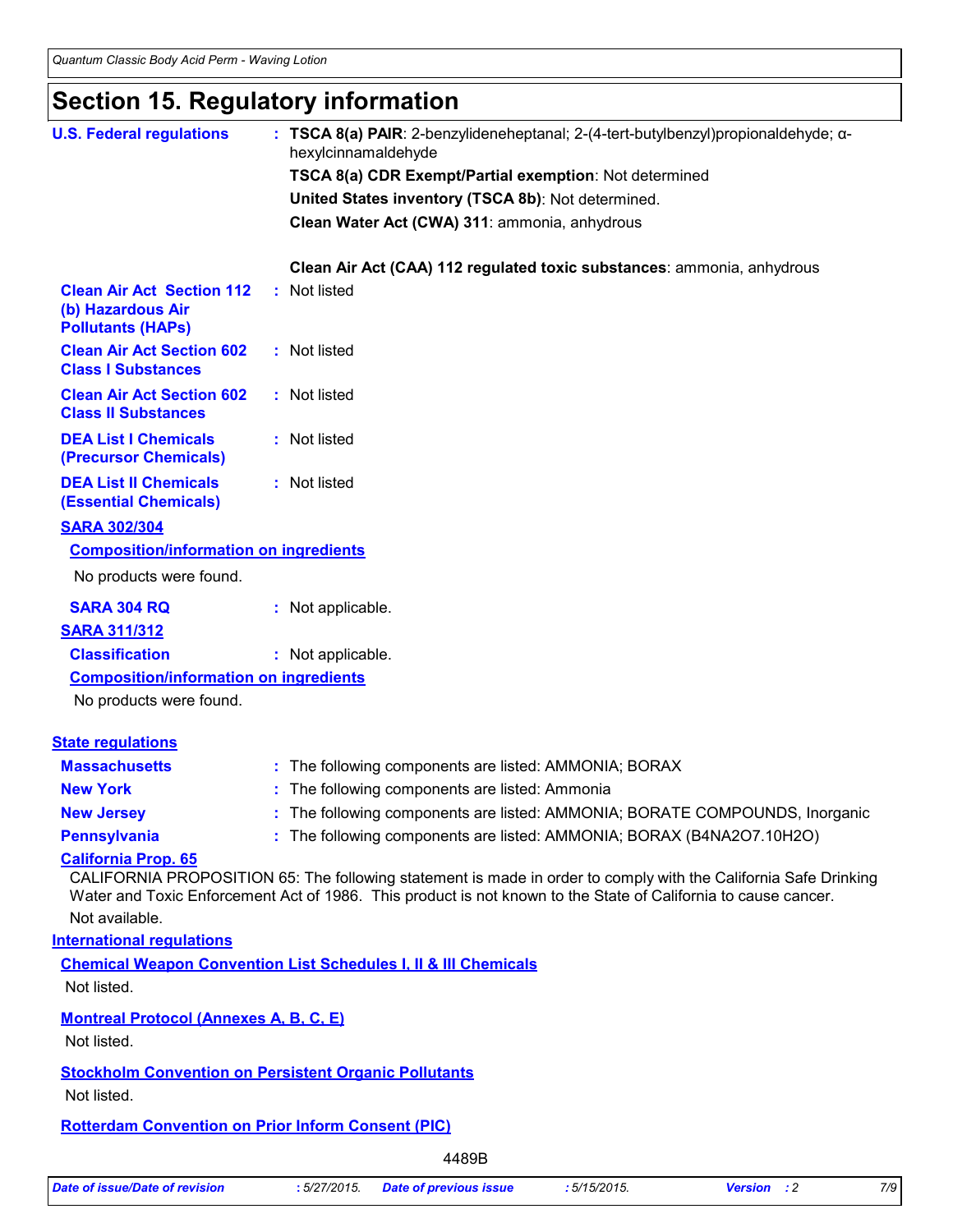### **Section 15. Regulatory information**

#### Not listed.

#### **UNECE Aarhus Protocol on POPs and Heavy Metals** Not listed.

#### **Canada**

| : Class D-2B: Material causing other toxic effects (Toxic).       |
|-------------------------------------------------------------------|
|                                                                   |
| : The following components are listed: Ammonia (total)            |
| : The following components are listed: Ammonia dissolved in water |
| : Not determined.                                                 |
|                                                                   |

**This product has been classified in accordance with the hazard criteria of the Controlled Products Regulations and the MSDS contains all the information required by the Controlled Products Regulations.**

#### **Mexico**

**Classification :**



### **Section 16. Other information**

**Hazardous Material Information System (U.S.A.)**



**Caution: HMIS® ratings are based on a 0-4 rating scale, with 0 representing minimal hazards or risks, and 4 representing significant hazards or risks Although HMIS® ratings are not required on SDSs under 29 CFR 1910. 1200, the preparer may choose to provide them. HMIS® ratings are to be used with a fully implemented HMIS® program. HMIS® is a registered mark of the National Paint & Coatings Association (NPCA). HMIS® materials may be purchased exclusively from J. J. Keller (800) 327-6868.**

**The customer is responsible for determining the PPE code for this material.**

#### **National Fire Protection Association (U.S.A.)**



**Reprinted with permission from NFPA 704-2001, Identification of the Hazards of Materials for Emergency Response Copyright ©1997, National Fire Protection Association, Quincy, MA 02269. This reprinted material is not the complete and official position of the National Fire Protection Association, on the referenced subject which is represented only by the standard in its entirety.**

**Copyright ©2001, National Fire Protection Association, Quincy, MA 02269. This warning system is intended to be interpreted and applied only by properly trained individuals to identify fire, health and reactivity hazards of chemicals. The user is referred to certain limited number of chemicals with recommended classifications in NFPA 49 and NFPA 325, which would be used as a guideline only. Whether the chemicals are classified by NFPA or not, anyone using the 704 systems to classify chemicals does so at their own risk.**

#### **History**

| Date of issue/Date of revision | 5/27/2015. | Date of previous issue | .5/15/2015. | Version | 8/9 |
|--------------------------------|------------|------------------------|-------------|---------|-----|